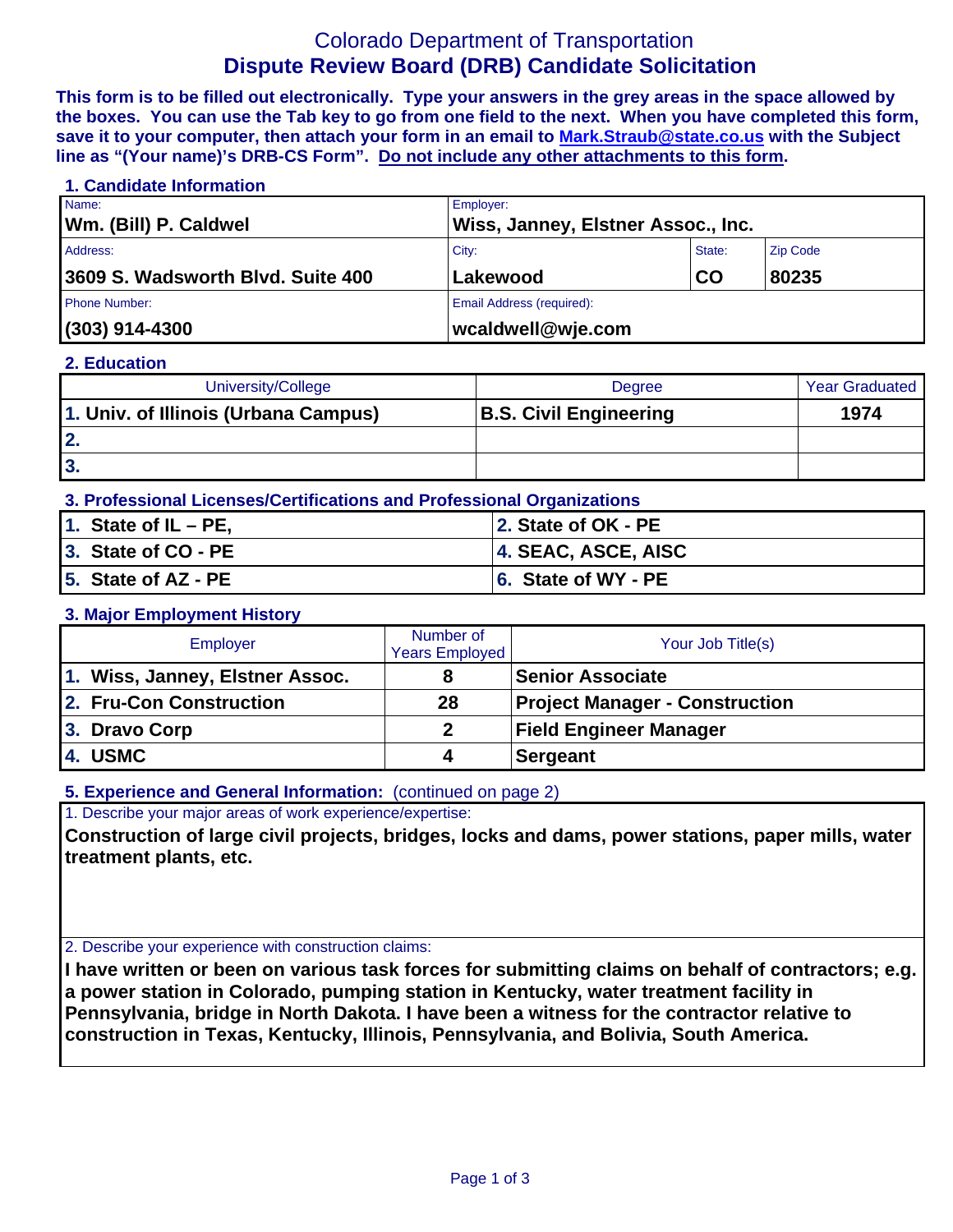3. Describe your knowledge of construction contract law:

**Having been on several teams to develop claims, I was instructed on several occasions by claims lawyers and have testified as a witness on multiple occasions both at trial, D.R.B., and for depositions preparing for trials.** 

4. Describe your experience with construction contract administration:

**I have been involved with actual project management of construction projects for more than 30 years and have experiences with being a contractor, a sub-contractor, and as owner's representative.** 

**I have been involved, attended and chaired countless owner/contractor meetings, both friendly & hostile.** 

**I have written, issued, administered and managed countless contract and subcontract agreements, both for lump sum at risk and cost plus fee.** 

5. Describe your construction field experience:

**I have served in all phases of construction including being a laborer, a survey party chief, a project engineer, a project superintendent, project manager and manager of construction for the contractor.** 

**I have also held the position of project manager representing the owner in renovation and new construction of both heavy civil and industrial projects.** 

6. Describe your DRB (or arbitration) training, certification, and experience:

**I was on a team representing a contractor for a claim that sought resolution and employed a DRB, panel of 3, to resolve the claim. I was on a team defending a contractor against a claim by a railroad. This claim was resolved by a bench judge.** 

**I was a member of a team defending a contractor. This was a mining project in South America. The dispute was resolved with Intervention Arbitration rules and procedures.** 

7. Describe your employment/retirement status and availability to serve on a DRB and geographical area:

**My employer strongly supports my serving on a DRB and I am generally in the geographic area of Denver, CO at least 10 months per year. My residence is Weld County, CO.** 

DRB members are compensated as per Section 105 of the CDOT Specifications.